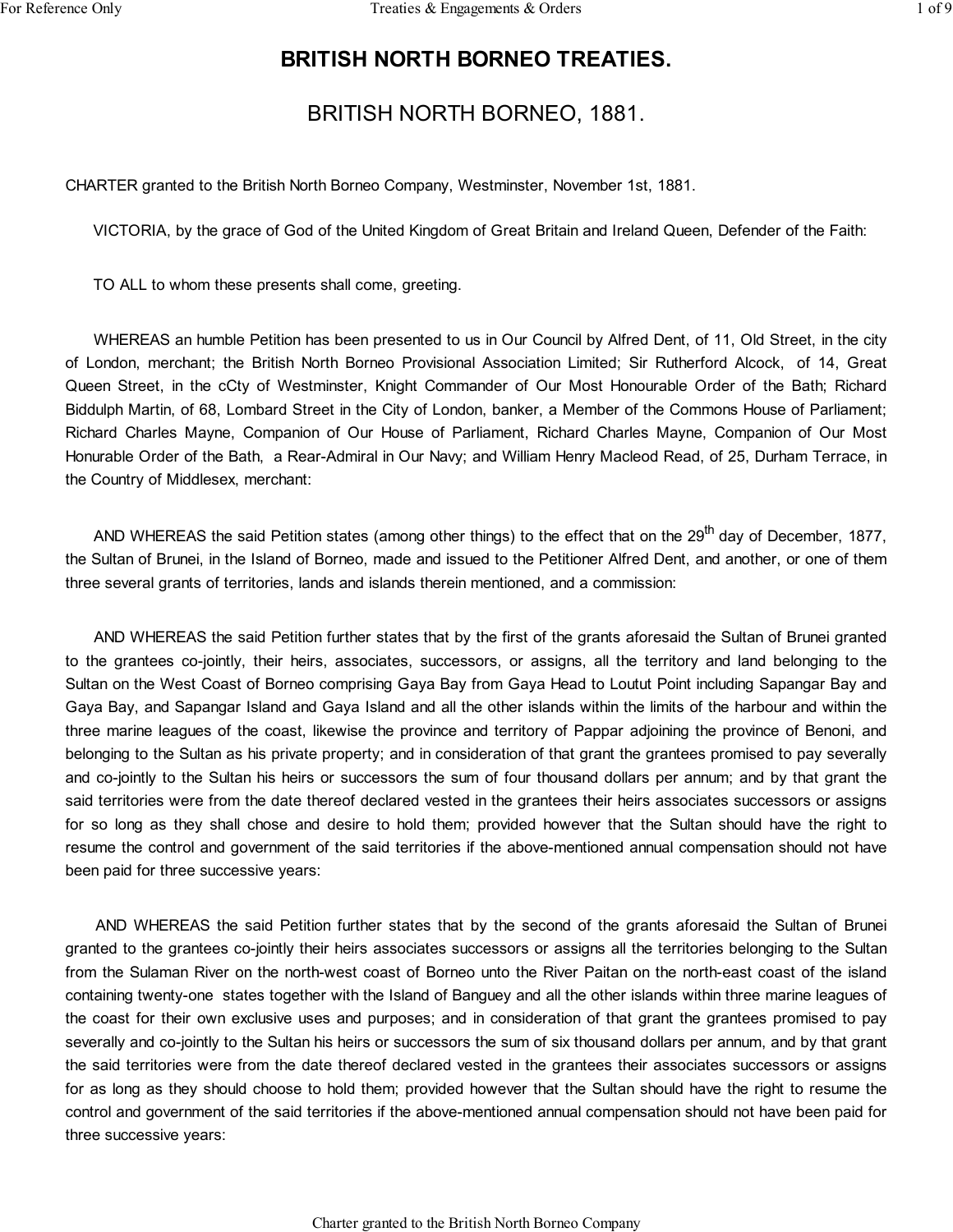AND WHEREAS the said Petition further states that by the third of the grants aforesaid the Sultan of Brunei granted to the grantees their heirs associates successors or assigns all the following territories belonging to the Kingdom assigns all the following territories belonging to the Kingdom of Brunei and comprising the States of Paitan, Sugut, Bangaya, Labuk, Sandakan, Kina Batangan, Mumiang, and all the territories as far as the Sibuco River with all the islands within three leagues of the coast belonging thereto for their own exclusive and absolute use and purposes; and in consideration of that grant the grantees promised to pay co-jointly and severally as compensation the sum of two thousand dollars per annum; and from that date the said territories were thereby declared vested in the grantees their heirs associates successors and assigns for so long as they should choose or desire to hold them; provided however that the Sultan should have the right to resume the control and government of the said territories if the above-mentioned annual compensation should not have been paid for three successive years:

 AND WHEREAS the said Petition further states that by the commission aforesaid, after reciting to the effect that the Sultan of Brunei had seen fit to grant to his trusty and well-beloved friends the grantees certain portions of the dominions owned by him comprising the entire northern portion of the Island of Borneo from the Sulaman River on the west coast of Maludu Bay and to the River Paitan and thence the entire eastern coast as far as the Sibuco river, comprising the States of Paitan, Sugut, Bangaya, Labuk, Sandakan, Kina Batangan, and Mumiang, and other lands as far as Sibuco River furthermore the provinces of Kimanis and Benoni, the province of Pappar, and the territory of Gaya Bay and Sapangar Bay with all lands and islands belonging thereto and likewise the Island of Banguey for certain considerations between them agreed, and that one of the grantees therein in that behalf named was the chief and only authorised representative of his Company in Borneo, it was declared that the Sultan has nominated and appointed, and thereby did nominate and appoint the same grantee supreme ruler of the above-named territories with the title of Maharajah of Sabah (North Borneo) and Rajah of Gaya and Sandakan with power of life and death over the inhabitants with all the absolute rights of property vested in the Sultan over the soil of the country and the right to dispose of the same as well as the rights over the productions of the country whether mineral vegetable or animal with the rights of making laws coining money creating an army or navy levying Customs rates on home and foreign trade and shipping and other dues and taxes on the inhabitants as to him might seem good or expedient together with all other powers and rights usually exercised by and belonging to the sovereign rulers and which the Sultan thereby delegated to him of his own free will; and the Sultan called upon all foreign nations with whom he had formed friendly Treaties and alliances to acknowledge the said Maharajah as the Sultan himself in the said territories and to respect his authority therein; and in case of the death or retirement from office of the said Maharajah then his duly appointed successors in the office of supreme ruler and governor-in-chief of the Company's territories in Borneo should likewise succeed to the office and title of Maharajah of Sabah and Rajah of Gaya and Sandakan, and all the powers above enumerated to be invested in him:

 AND WHEREAS THE SAID Petition further states that on the same day the Pangeran Tumongong (Chief Minister) of Brunei made to the same two persons their heirs associates successors or assigns a grant of the provinces of Kimanis and Benoni on the north-west coast of Borneo with all the islands belonging thereto within three marine leagues of the coast of the said territories belonging to him as his private property to hold for their own exclusive and absolute uses and purposes; and in consideration of that grant the grantees promised to pay as compensation to the Pangeran Tumongong his heirs or successors the sum of three thousand dollars per annum; and the said territories were thereby declared vested in the grantees their heirs associates successors or assigns for so long as they should choose or desire to hold them; and they further promised to protect the Pangeran Tumongong with kindness.

AND WHEREAS the said Petition further states that on the 22<sup>nd</sup> day of January, 1878, the Sultan of Sooloo and the dependencies thereof (in the said Petition and in this our Charter referred to as the Sultan of Sooloo) made and issued to the same two person, or one of them, a grant of his rights and powers over territories land states and islands therein mentioned, and a commission:

AND WHEREAS the said Petitioner further states that by the last-mentioned grant the Sultan of Sooloo on behalf of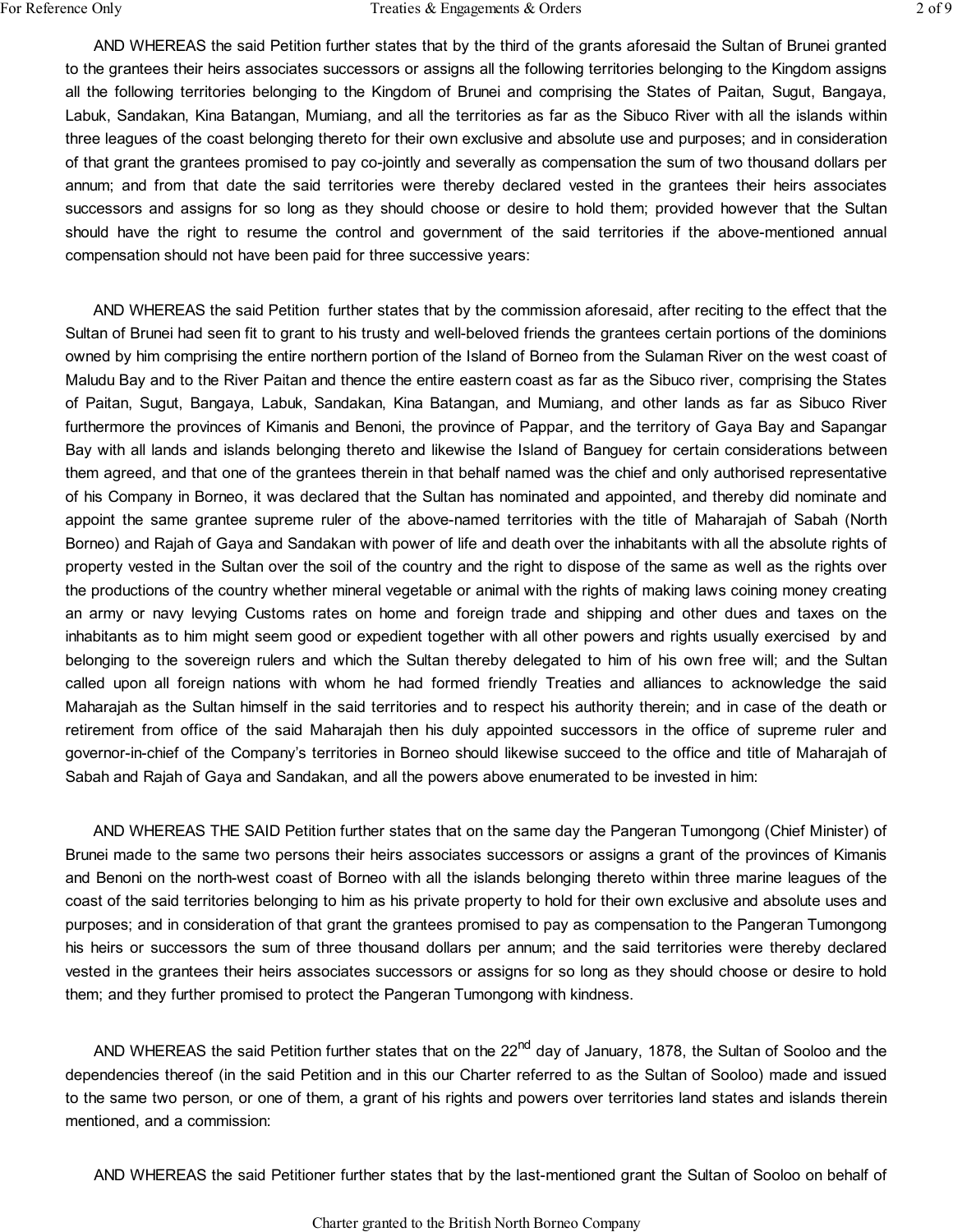himself his heirs and successors and with the consent and advice of the Datoos in Council assembled granted and ceded of his own free and sovereign will to the grantees as representatives of a British Company co-jointly their heirs associates successors or assigns for ever and in perpetuity all the rights and powers belonging to the Sultan over all the territories and lands being tributary to him on the mainland of the island of Borneo commencing from the Pandassan River on the north-west coast and extending along the whole east coast as far as the Sibuco River in the south and comprising amongst the others the States of Paitan, Sugut, Bangaya, Labuk, Sandakan, Kina Batangan, Mumiang, and all the other territories and states to the southward thereof bordering on Darvel Bay and as far as the Sibuco River with all the islands within three marine leagues of the coast; and in consideration of that grant the grantees promised to pay as compensation to the Sultan his heirs or suceesors the sum of five thousand dollars per annum; and the said territories were thereby declared vested in the grantees co-jointly their heirs associates successors or assigns for as long as they should choose or desire to hold them; provided however that the rights and privileges conferred by that grant should never be transferred to any other nation or company of foreign nationality without the sanction of Our Government first being obtained; and in case any dispute should arise between in the Sultan his heirs or successors and the grantee therein in that behalf specified or his Company the matter should be submitted to Our Consul-General for Borneo; and the grantee, on behalf of himself and his Company further promised to assist the Sultan his heirs or successors with his best counsel and advice whenever the Sultan might stand in need of the same:

 AND WHEREAS the said Petition further states that by the last mentioned commission, after reciting to the effect that the Sultan of Sooloo had seen fit to grant unto his trusty and well-beloved friends the grantees certain portions of the dominions owned by the Sultan comprising all the lands on the north and east coast of the Island of Borneo from the Pandassan River on the north-west to the Sibuco of Borneo from the Pandassan River on the north-west to the Sibuco River on the east coast including, amongst others, the States of Paitan, Sugut, Bangaya, Labuk, Sandakan, Kina Batangan, and Mumiang, and all the lands and territories in Darvel Bay as far as the Sibuco River together with all the islands belonging thereto for certain considerations between them agreed, and that one of the grantees therein in that behalf named was the chief and only authorised representative of his Company in Borneo, it was declared that the Sultan of Sooloo has nominated and appointed and thereby did nominate and appoint the same grantee supreme and independent ruler of the above-mentioned territories with the title of Datu Bandahara and Rajah of Sandakan with absolute power of life and death over the inhabitants of the country with all the absolute rights of property over the soil of the country vested in the Sultan and the right to dispose of the same as well as the rights over the productions of the country whether mineral vegetable or animal, with the rights of making laws coining money creating an army and navy levying customs dues on home and foreign trade and shipping and other dues and taxes on inhabitants as to him might seem good or expedient together with all other powers and rights usually exercised by and belonging to sovereign rulers and which the Sultan thereby delegated to him of his own free and sovereign will; and the Sultan called upon all foreign nations with whom he had the formed friendly Treaties or alliances, and he commanded all the Datoos Nobles Governors Chiefs and People owing allegiance to him in the said territories, to receive and acknowledge the said Datu Bandahara as supreme ruler over the said States and to obey his commands and respect his authority therein as the Sultan's own; and in case of the death or retirement from office of the said Datu Bandahara then his duly appointed successor in the office of supreme ruler and governor-in-chief of the Company's territories in Borneo should likewise if appointed thereto by the Company succeed to the title of Datu Bandahara and Rajah of Sandakan, and all the powers above enumerated be vested in him:

 AND WHEREAS the said Petition further states that all the interests and powers of the grantees under the several grants and commissions aforesaid came to be vested in the petitioner Alfred Dent:

 AND WHEREAS the said Petition further states that the Petitioner Alfred Dent and his associates from time to time of necessary expended large sums of money and made great exertions in and about procuring the grants and commissions aforesaid and putting them into use and discharging the obligations arising thereunder: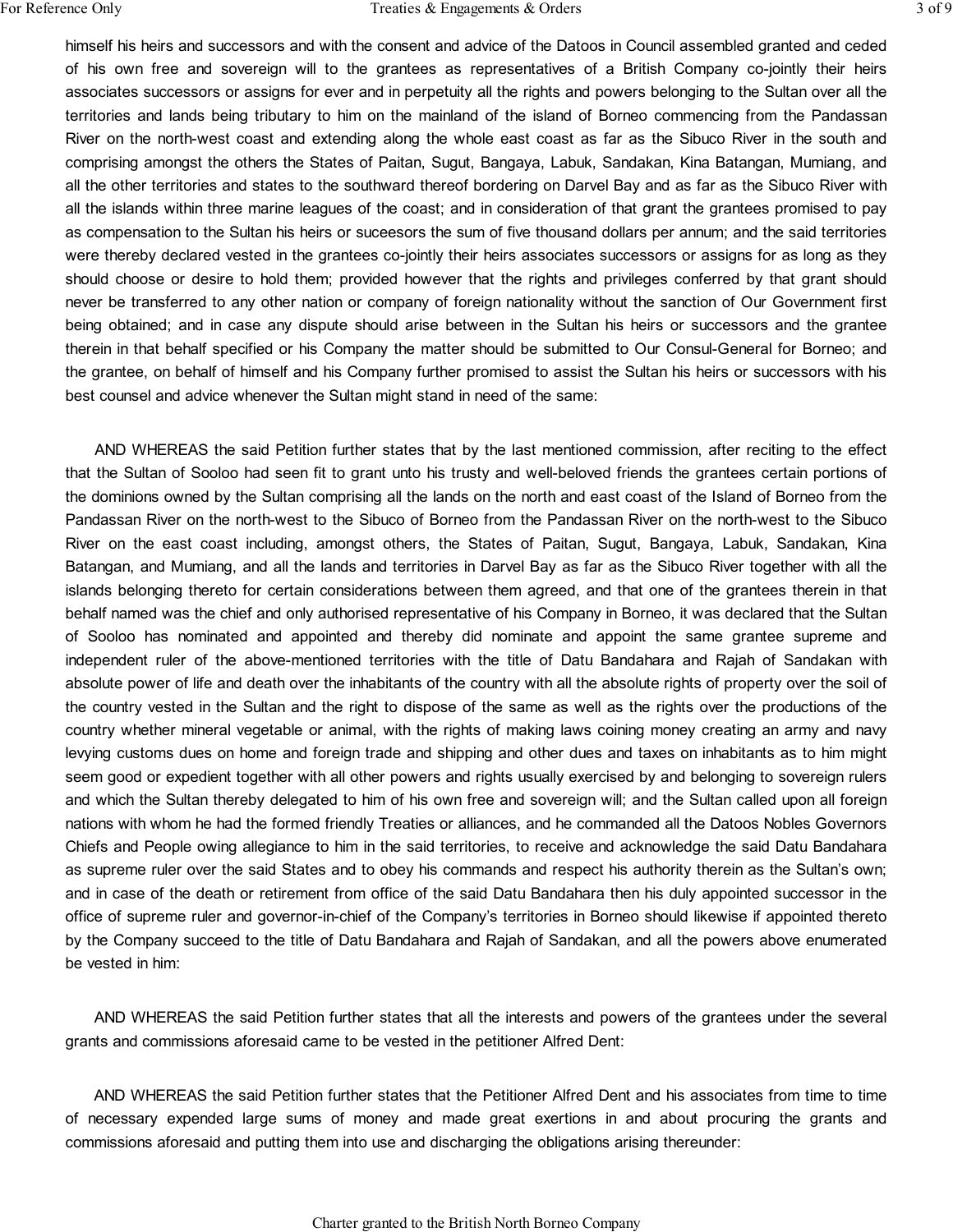AND WHEREAS the said Petition further states that the Petitioner the British North Borneo Provisional Association Limited consists of persons who lately agreed to join together for the temporary purposes of acting as intermediaries between the Petitioner Alfred Dent, on the one hand, and a company to be incorporated (if We should so think fit) by royal Charter, on the other hand, and of carrying out until the grant of such a Charter the management of the affairs arising under the grants and commission aforesaid, and who, for convenience of common action and for limitation of liability, have incorporated themselves under the general Statutes relating to companies, that provisional association having for its objects as declared by its Memorandum of Association (among others) the following (that is to say):

 To purchase from Alfred Dent his interests and powers in over and affecting territories, land; and property in Borneo and islands lying near thereto, including Labuan;

 To acquire by purchase or other lawful means other interests and powers in over or affecting the same territories, lands, and property, and interests and powers in over or affecting other territories, lands, and property in the region aforesaid;

 To obtain from the Crown a Charter incorporating and regulating a company constituted with the like objects as aforesaid or other objects relating to any territories, lands, and property as aforesaid;

 To transfer to the Company so incorporated any interests and powers as aforesaid for the time being vested in the Association:

 AND WHEREAS the said Petition further states that all the interests and powers of the Petitioner Alfred Dent under the several grants and commissions aforesaid have been transferred to and are now vested in the Petitioner, the British North Borneo Provisional Association Limited:

 AND WHEREAS the said Petitioner further states that Association will, in accordance with its provisional character indicated in its name, and in pursuance of the express provisions of its Articles of Association, be voluntarily wound up in manner provided by Statute, as soon as a sale or disposal of its territories, lands, and properties to a company to be incorporated (if We should so think fit) by Royal Charter has been effected, and will, after payment and discharge of its debts and liabilities, and after distribution among its members of the proceeds of such sale or disposal and of any other of its assets, be dissolved:

 AND WHEREAS the said petition further states that the Petitioners Sir Rutherford Alcock, Richard Biddulph Martin, Richard Charles, Mayne, and William Henry Macleod Read are, with the Petitioner Alfred Dent, the directors of the Association:

 AND WHEREAS the said Petition represents that the success of the enterprise in which the Petitioners are engaged as aforesaid would be greatly advanced if it should seem fit to Us to incorporate by Our Royal Charter a company to carry on that enterprise:

 AND WHEREAS the said Petition further represents that such a chartered company would render to Our dominions services of much value, and would promote the commercial prosperity of may of Our subjects:

 AND WHEREAS the said Petition further represents that the Petitioners are in a position to raise the capital requisite for the proper and effective conduct of the enterprise aforesaid, and they thereby undertake to do so on obtaining the grant of such a Charter:

Charter granted to the British North Borneo Company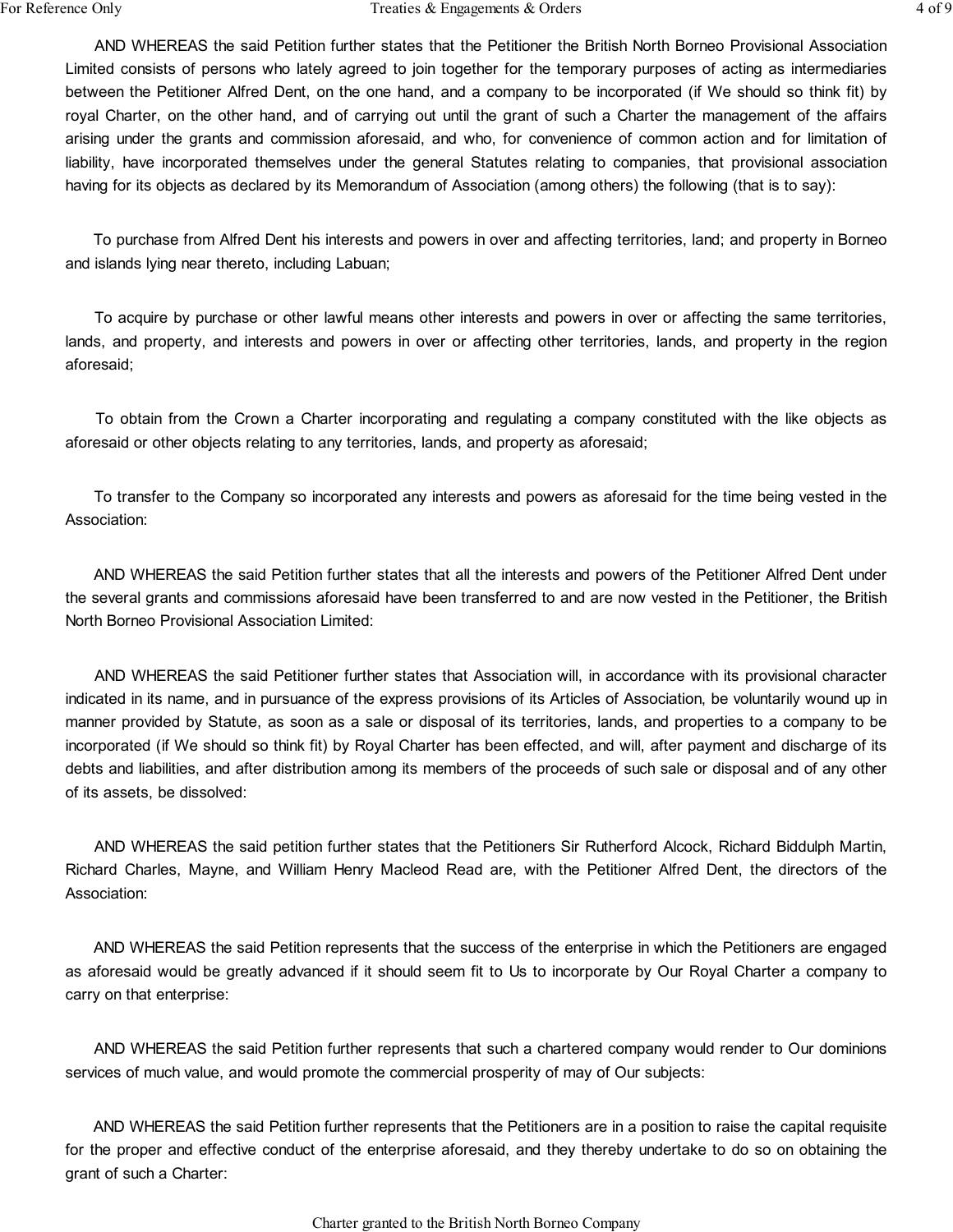AND WHEREAS by the said Petition the Petitioners therefore most humbly pray that We will most graciously be pleased to grant Our Royal Charter for incorporating a company to carry on the enterprise aforesaid by such name and with such powers and privileges and subject to such conditions as to Us may seem meet:

 NOW THEREFORE WE, having taken the said petition into Our Royal consideration in Our Council, and being satisfied that the intentions of the Petitioners are praiseworthy and deserve encouragement, and that the enterprise in the Petition described may be productive of much benefit to Our dominions and to many of Our subjects, by Our Prerogative Royal and of Our especial grace, certain knowledge and mere motion, have constituted erected and incorporated, and by this Our Charter for Us and Our heirs and Royal successors do constitute erect and incorporate into one body politic and corporate, by the name of the British North Borneo Company, the said Alfred Dent, Sir Rutherford Alcock, Richard Biddulph Martin, Richard Charles Mayne, and William Henry Macleod Read, and such other persons and such bodies as from time to time become and are members of that party, with perpetual succession, and a common seal, with power to alter or renew the same at discretion, and with the further authorities, powers, and privileges conferred, and subject to the conditions imposed by this Our Charter; and We do hereby accordingly will, ordain, and declare as follows (that is to say):

#### TRANSFER TO COMPANY OF GRANTS AND COMMISSIONS.

1. The said British North Borneo Company (in this Our Charter referred to as the Company) is hereby authorised and empowered to acquire by purchase or other lawful means from the British North Borneo Provisional Association Limited, the full benefit of the several grants and commissions aforesaid, or any of them, as the same is vested in that Association, and all interests and powers of that Association thereunder, and all interests and powers vested in that Association in over or affecting the territories, lands, and property comprised in those several grants, or in over or affecting any territories, lands or property in Borneo or in any island lying near thereto, including Labuan, and to hold use enjoy and exercise the same for the purposes and on the terms of this Our Charter.

#### FULFILMENT BY COMPANY OF PROMISES OF GRANTEES.

2. The Company, as representing the original grantees under the several grants aforesaid, shall be bound by and shall fulfil the promises of payment and other promises therein made, subject to any subsequent agreement affecting those promises.

#### BRITISH CHARACTER OF COMPANY.

3. The Company shall always and remain British in character and domicile, and shall have its principal office in England; and all the members of its Court of Directors or other governing body and its principal representative in Borneo shall always be natural-born British subjects or person who have been naturalised as British subjects or persons who have been naturalised as British subjects by or under an Act of the Parliament of Our United Kingdom.

#### RESTRICTION ON TRANSFER BY COMPANY.

4. The Company shall not have power to transfer, wholly or in part, the benefit of the grants and commissions aforesaid, or any of them, except with the consent of one of Our Principal Secretaries of State (in this our Charter referred to as our Secretary of State)

#### DIFFERENCES WITH SULTANS

5. In case at any time any difference arises between the Sultan of Brunei or the Sultan of Sooloo and the Company, that difference shall on the part of the Company be submitted to the decision of Our Secretary of State, if he is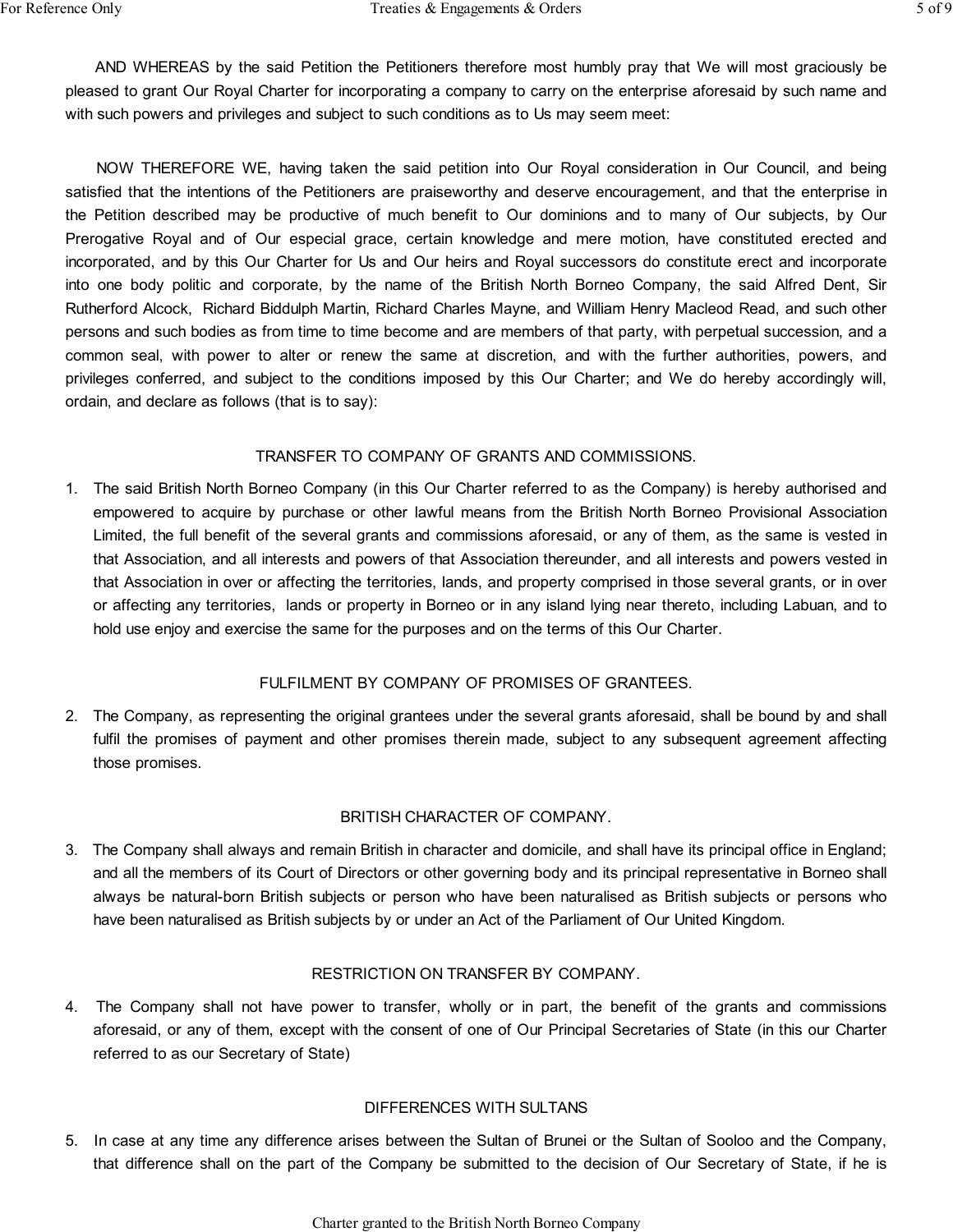willing to undertake the decision thereof.

# FOREIGN POWERS.

6. If at any time Our Secretary of Sate thinks fit to dissent from or object to any of the dealings of the Company with any foreign Power, and to make to the Company any suggestion founded on that dissent or objection, the Company shall act in accordance therewith.

## SLAVERY.

7. The Company shall to the best of its power discourage and, as far may be practicable, abolish by degrees any system of domestic servitude existing among the tribes of the coast or interior of Borneo; and no foreigner, whether European, Chinese, or other, shall be allowed to own slaves of any kind in the Company's territories.

# RELIGIONS OF INHABITANTS.

8. The Company as such, or its officers as such, shall not in any way interfere with the religion of any class or tribe of the people of Borneo, or of any of the inhabitants thereof.

## ADMINISTRATIONOF JUSTICE TO INHABITANTS.

9. In the administration of justice by the Company to the people of Borneo, or to any of the inhabitants thereof, careful regard shall always be had to the customs and laws of the class or tribe or nation to which the parties respectively belong, especially with respects to the holding possession transfer and disposition of lands and goods, and testate or intestate succession thereto, and marriage, divorce, and legitimacy, and other rights of property and personal rights.

# TREATMENT OF INHABITANTS GENERALLY.

10. If at any time Our Secretary of State thinks fit to dissent from or object to any part of the proceedings or system of the Company relative to the people of Borneo, or to any of the inhabitants thereof, in respect of slavery or religion or the administration of justice or other matter, and to make to the Company any suggestion founded on that dissent or objection, the Company shall act in accordance therewith.

### JURISDICTION OVER BRITISH SUBJECTS AND IN MIXED CASES.

11. In case at any time We think fit to make provision by Order in Our Council for the exercise and regulation of Our extra-territorial jurisdiction and authority in Borneo and to appoint any of the Company's officers to discharge judicial or other functions thereunder in Our name, then and so long the Company shall provide all court-houses and establishments necessary or proper in that behalf, and bear all expenses of the of the exercises of the jurisdiction or authority which those officers are so appointed to exercise.

### FACILITIES FOR BRITISH NATIONAL SHIPS.

12. The Company shall freely afford all facilities requisite for Our ships in the harbours of the Company.

# APPOINTMENT OF COMPANY'S PRINCIPAL REPRESENTATIVE.

13. The appointment by the Company of the Company's principal representative in Borneo shall always be subject to the approval of Our Secretary of State.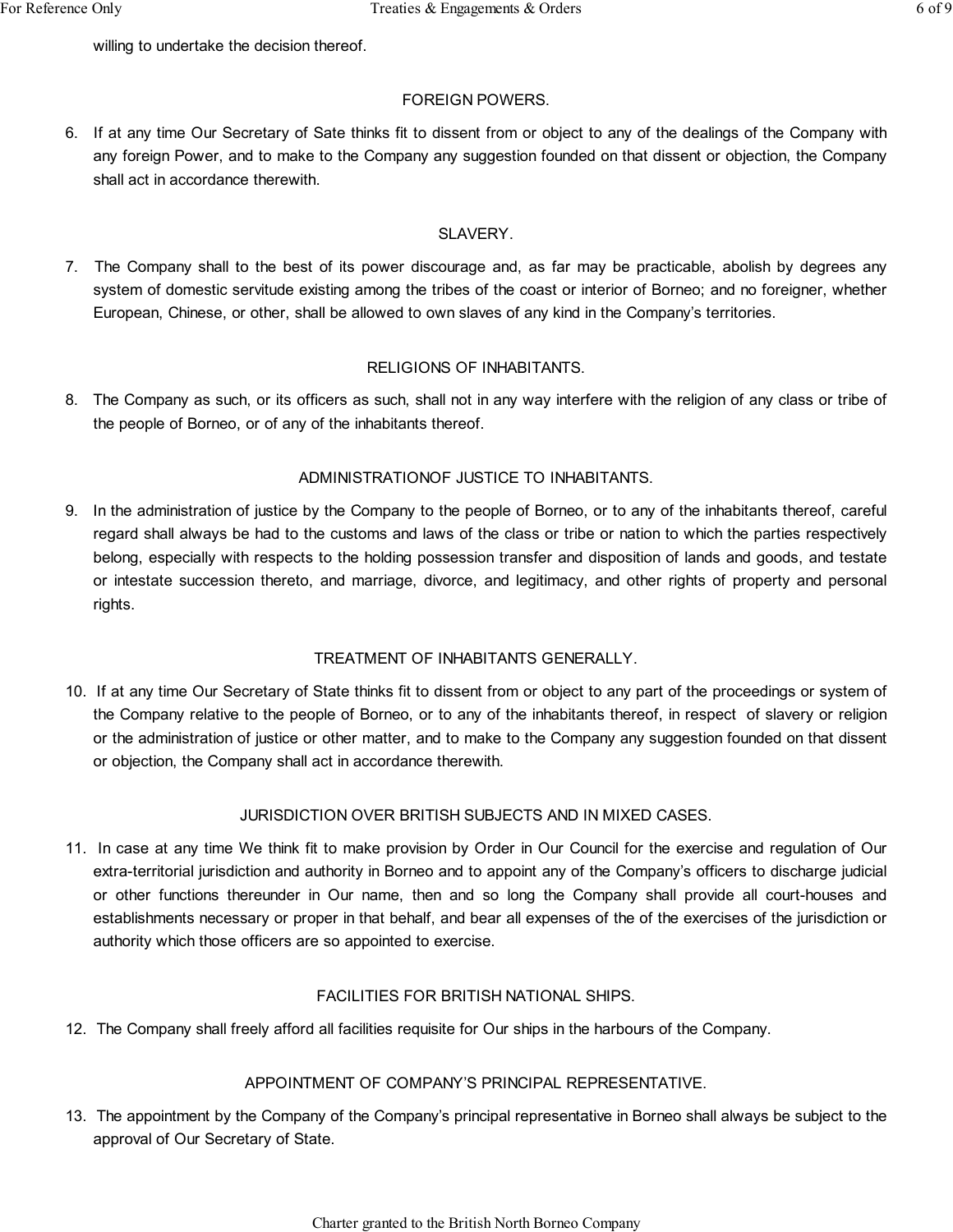#### FLAG.

14. The Company may hoist and use on its building and elsewhere in Borneo and on its vessels such distinctive flag indicating the British character of the Company as Our Secretary of State and the Lords Commissioners of the Admiralty from time to time approve.

#### GENERAL POWERS OF COMPANY.

- 15. The Company is hereby further authorised and empowered
	- (i) To acquire and take by purchase, cession, or other lawful means, other interest or powers in, over, or affecting the territories, lands, or property comprised in the several grants aforesaid, or any interests or powers whatever in, over, or affecting other territories or property in the region aforesaid; and to hold, use, enjoy and exercise the same for the purposes and on the terms of this Our Charter.
	- (ii) To improve, develop, clear, plant, and cultivate any territories and lands comprised in the several grants aforesaid, or otherwise acquired under this Our Charter.
	- (iii) To make and maintain therein roads, harbours, railways, telegraphs, and other public works, and carry on therein mining and other industries.
	- (iv) To settle any such territories and lands as aforesaid, and to aid and promote immigration into the same.
	- (v) To grant any lands therein for term or in perpetuity absolutely or by way of mortgage or otherwise.
	- (vi) To make therein exclusive or other concessions of mining forestal or other rights.
	- (vii) To farm out for revenue purposes the right to sell in the Company's territories spirits, tobacco, opium, salt, or other commodities.
	- (viii) To make loans or contributions of money or money's worth for promoting any of the objects of the Company.
	- (ix) To acquire and hold or charter or otherwise deal with steam-vessels and other vessels.
	- (x) To acquire and hold any personal property.
	- (xi) To deal in merchandise, the growth, produce, or manufacture of the Company's territories, or other merchandise.
	- (xii) To carry on any lawful commerce, trade, or dealing whatever in connection with any of the objects of the Company.
	- (xiii) To establish and maintain agencies in Our Colonies and Possessions and elsewhere.
	- (xiv) To act as agent in the region aforesaid for any other Company or body or any person.
	- (xv) To sue and be sued by the Company's name of incorporation, as well in Our Courts in Our United Kingdom, or in Our Courts in Our Colonies or Possessions, or in Our Courts in foreign countries, as elsewhere.
	- (xvi) to take and hold without licence in mortmain or other authority than this Our Charter, messuages and hereditaments in England and in any of Our Colonies or Possessions and elsewhere, convenient for carrying on the management of the affairs of the Company , and to dispose from time to time of any such messuages and dispose from time to time of any such messuages and hereditaments when not required for that purpose.
	- (xvii) to do all lawful things incidental or conducive to the exercise or enjoyment of the authorities and powers of the Company in this Our Charter expressed or referred to, or any of them.

### QUESTIONS OF TITLE.

16. If at any time Our Secretary of State thinks fit to objects to the exercise by the Company of any authority or power within any part of the territories comprised in the several grants aforesaid, or otherwise acquired under this Our

Charter granted to the British North Borneo Company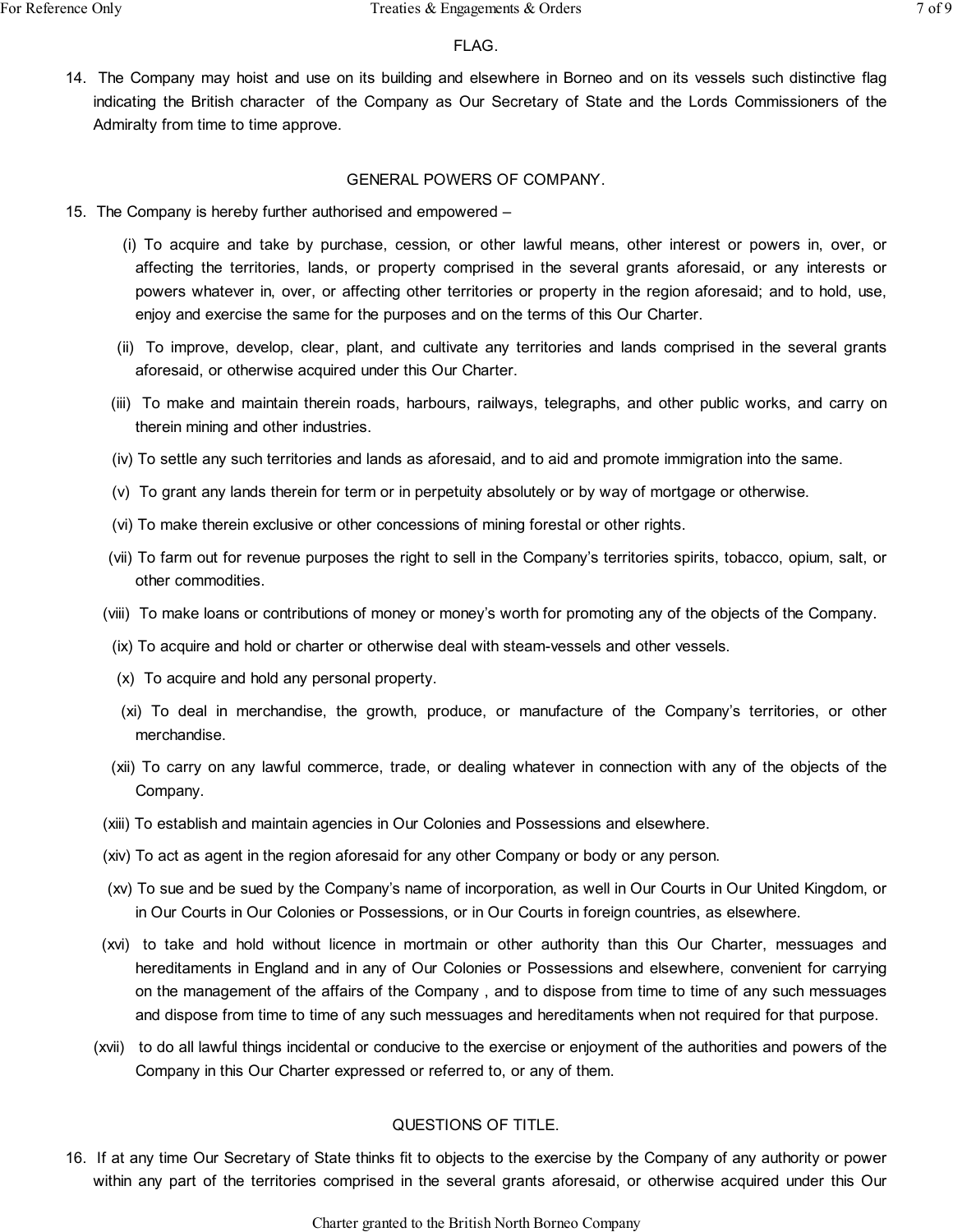Charter, on the ground of there being an adverse claim to that part, the Company shall defer to that objection.

17. Nothing in this Our Charter shall be deemed to authorise the Company to set up or grant any general monopoly of trade; and, subject only to Customs duties imposed for revenue purposes, and to restrictions on importations similar in character to those applicable in Our United Kingdom, trade with the Company's territories shall be free.

#### DEED OF SETTLEMENT.

- 18. Within one year after the date of this Our Charger there shall be executed by the members of the Company for the time being a deed of settlement providing for –
	- (i) The amount and division of the capital of the Company and the calls to be made in respect thereof.
	- (ii) The registration of members of the Company.
	- (iii) The preparation and the circulation among the members of annual accounts.
	- (iv) The audit of those accounts by independent auditors.
	- (v) The making of by-laws.
	- (vi) The making and using of official seals of the Company.
	- (vii) The winding-up (in case of need) of the Company's affairs.
	- (viii) Any other matters usual or proper to be provided for in respect of a chartered company.
- 19. The deed of settlement shall before the execution thereof be submitted to and approved by the Lords of Our Council, and a certificate of their approval thereof, signed by the Clerk of Our Council, shall be indorsed on this Our Charter and on the Deed of Settlement.
- 20. The Provisions of the Deed of Settlement may be from time to time varied or added to by as supplementary deed, made and executed in such manner and subject to such conditions as the Deed of Settlement prescribes.

 AND WE DO FURTHER WILL, ordain, and declare that this Our Charter shall be acknowledged by Our Governors, and Our Naval and Military Officers, and Our Consul, and Our other Officers in Our Colonies and Possessions, and on the high seas, and elsewhere, and they shall severally give full force and effect to this Our Charter and shall recognise and be in all lawful things aiding to the Company and its officers.

 AND WE DO FURTHER WILL, ordain, and declare that this Our Charter shall be taken construed and adjudged in the most favourable and beneficial sense for and to the best advantage of the Company as well in Our Courts in Our United Kingdom, and in Our Courts in Our Colonies or Possessions, and in Our Courts in foreign countries, as elsewhere, notwithstanding that there may appear to be in this Our Charter any non-recital, mis-recital, uncertainty, or imperfection.

 AND WE DO LASTLY WILL, ordain, and declare that in case at any time it is made to appear to Us in Our Council that the Company has failed to comply with any material condition by this Our Charter prescribed, it shall be lawful for Us, Our heirs and successors, and We do hereby expressly reserve and take to Ourselves, Our heirs and successors, the right and power by writing under the Great Seal of Our United Kingdom to revoke this Our Charter, without prejudice to any power to repeal the same by law belonging to Us or them, or to any of Our Courts, Ministers or Officers, independently of this present declaration and reservation.

IN WITNESS WHEREOF WE have caused these letters to be made patent.

WITNESS OURSELVES at Our Palace at Westminster, this 1<sup>st</sup>day of November, in 45<sup>th</sup> year of Our reign.